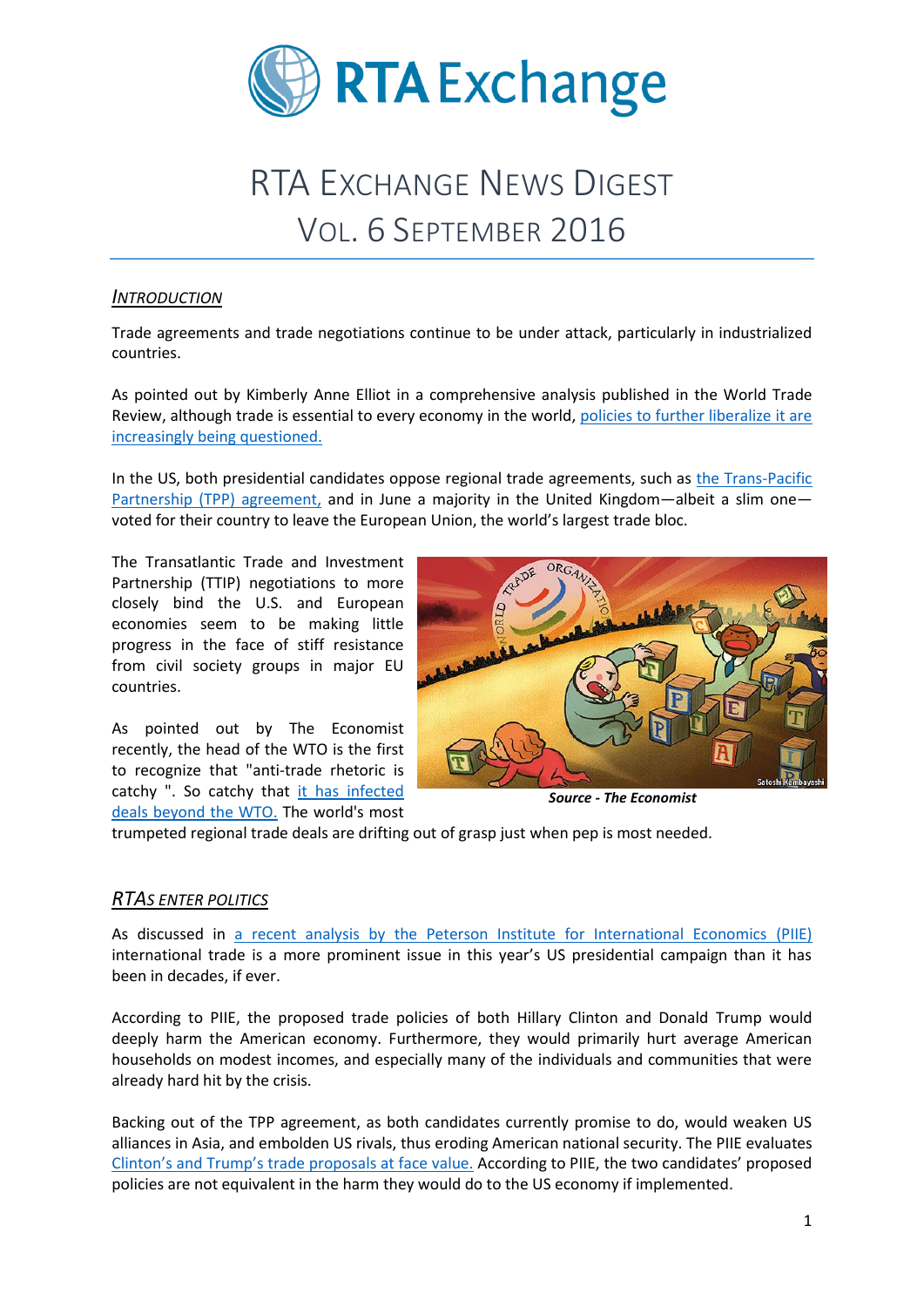Clinton's proposed trade and international economic policies would damage American well-being, primarily but not solely due to her stated opposition to TPP and to further economic integration.

The policies proposed by Donald Trump could potentially overturn the existing US-led rules-based international trade system and place at risk the livelihoods of millions of Americans, most of whom probably do not think of [their jobs as tied to international trade.](https://www.washingtonpost.com/news/post-politics/wp/2016/09/19/the-effect-of-trumps-trade-policies-trade-wars-with-china-mexico-that-could-cost-u-s-4-million-jobs-report-says/)

The reasons for the entrance of trade into the political sphere in the US and elsewhere, even if expected, is new. For Anabel Gonzalez<sup>1</sup>, there is a backlash in some advanced countries against trade agreements and more broadly, globalization. Opposition may be rooted in different grounds. Some of the opposition may relate to certain contentious provisions within agreements; and part of it [may be associated with a misunderstanding of the content of the agreements.](http://www.worldbank.org/en/news/opinion/2016/09/14/the-changing-trade-landscape-trade-agreements-globalization-and-inequality.print) Also, says Mrs. Gonzalez, there are concerns that the mega-regional agreements could undermine the relevance of the multilateral trading system.

The fact is that trade liberalisation is increasingly resisted, and that the frontier of trade negotiations has moved away from the borders deep into the arena of national politics. As discussed in [a piece by](http://library.fes.de/pdf-files/iez/global/12761.pdf)  [Hubert René Schillinger published by the Ebert Foundation,](http://library.fes.de/pdf-files/iez/global/12761.pdf) attempts to use trade negotiations to modify regulations that express societal preferences and had been established for reasons that are unrelated to international trade have largely eroded the confidence in trade negotiations and trade negotiators.

[The World Trade Organization](https://www.wto.org/) said on 26 September that growth in global trade would fall to 1.7 percent this year, the slowest pace since the 2009 financial crisis and part of a vicious cycle that has dragged down broader economic growth. [The WTO report](https://www.wto.org/english/res_e/booksp_e/world_trade_report16_e.pdf) comes on the heels of the first presidential debate, in which Donald Trump and Hillary Clinton showed [unusual agreement in](https://www.washingtonpost.com/news/wonk/wp/2016/09/27/globalization-driver-of-economic-growth-stalls-during-hostile-era/)  [sharply criticizing past trade deals.](https://www.washingtonpost.com/news/wonk/wp/2016/09/27/globalization-driver-of-economic-growth-stalls-during-hostile-era/)

At the same time, [the International Monetary Fund](https://www.theguardian.com/business/2016/sep/27/international-monetary-fund-world-economic-outlook-globalisation-free-trade) warned that free trade is increasingly seen as benefiting only the well-off and that help is needed for those whose job prospects have been damaged by globalisation in order to put fresh momentum behind removing barriers to international commerce. The IMF said the weakness of the global economy, rather than a wave of protectionism, had been largely responsible for the sharp slowdown in trade growth over the past four years.

But the uptick in protectionist measures since the financial crisis had "not been innocuous" and stressed that anti-trade sentiment could harden. "An increasingly popular narrative that sees the benefits of globalisation and trade accrue only to a fortunate few is also gaining traction," the IMF study said.

## *THE AFTER BREXIT ENVIRONMENT*

**.** 

More than two months after Britain's [vote to quit the European Union,](http://www.nytimes.com/2016/06/25/world/europe/britain-brexit-european-union-referendum.html) its government has not yet said how it would do it, and advocates of the EU withdrawal seem to have discovered that four decades of European integration have left Britain so deeply embedded in the 28-nation bloc that there is no easy escape route. British officials currently have neither the expertise nor the staff for the tortuous exit negotiations, which are likely to last at least three years and possibly much longer. But perhaps what they lack most of all is a game plan, as indicated in a piece by [The New York Times.](http://www.nytimes.com/2016/09/01/world/europe/britain-brexit-eu.html) "At the moment, they haven't got a clue," said Charles Grant, director of the Centre [for European](https://www.cer.org.uk/)  [Reform,](https://www.cer.org.uk/) a London-based research institute. "It is such a difficult challenge with such disparate

 $1$  World Bank Group Senior Director for Trade and Competitiveness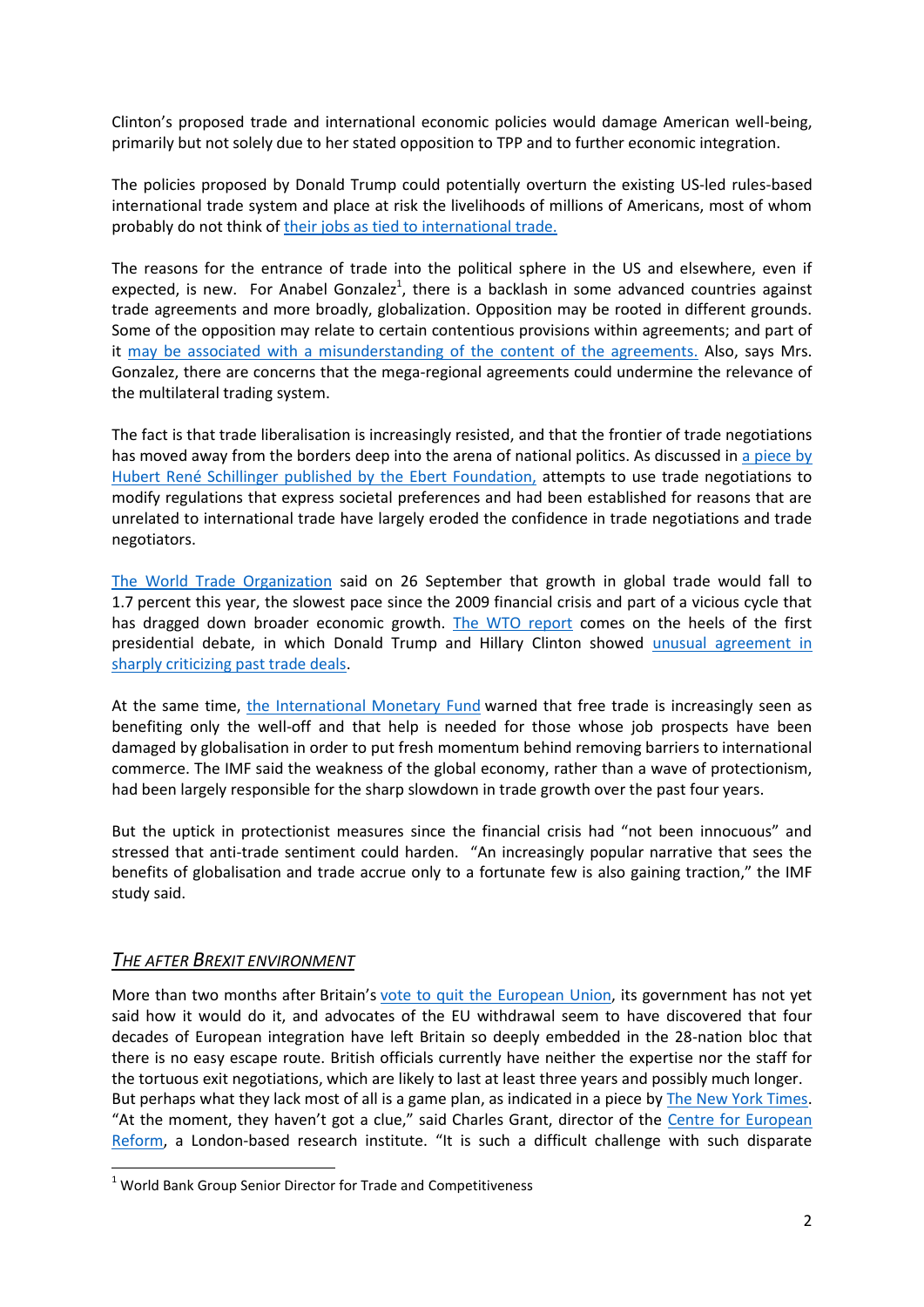leaders at the top of government, with such different views, that they are trying to work out how to respond."

Presiding over this is Theresa May, who argued against the withdrawal before the referendum (albeit tepidly), and who [succeeded David Cameron](http://www.nytimes.com/2016/07/12/world/europe/andrea-leadsom-theresa-may-britain.html) in the political meltdown after the June 23 vote. Perhaps to compensate for her support of European Union membership, Mrs. May installed supporters of leaving the bloc in critical, rival positions: [Boris Johnson as foreign secretary;](http://www.nytimes.com/2016/07/14/world/europe/david-cameron-theresa-may-prime-minister.html) David Davis at a ministry created to oversee the withdrawal from the EU; and a former defence secretary, Liam Fox, at international trade.

Because Britain's trade deals are currently negotiated by European Union officials, the British government is chronically short on expertise and has had to call in expensive external consultants while starting to recruit its own specialists. Mrs. May has said that she will not start formal negotiations on the exit before the end of the year.

Once she does so  $-$  by invoking Article 50 of the European Union's Lisbon Treaty  $-$  a two-year deadline will loom, putting Britain under pressure to cut a deal or risk finding itself with no foreign trade agreements and, perhaps, tariffs on its exports to Europe.

Although Mr. Fox is exploring possible trade deals with non-EU countries, legally no global deals can be struck until Britain leaves the European Union, a process that will create economic losers at home. As a member of the bloc, Britain has access to Europe's \$19 trillion integrated economy of more than 500 million citizens. To obtain access to that market, Britain currently accepts free movement of workers across European frontiers. The opportunity to regain control of immigration, however, was [perhaps the most fundamental issue](http://www.nytimes.com/2016/07/10/world/europe/brexit-immigrants-great-britain-eu.html) championed by the campaign to leave.



*Source - The Center for European Reform*

Peter Sutherland, who was the WTO's founding director general, has indicated that until the UK government gave clear answers on whether it wanted to remain a member of the European single market and the customs union, it would be condemned to a "dialogue of the deaf" in its negotiations with foreign partners.

"The government has to come clean on what the realistic negotiating posture is for the UK and that requires [answering those two fundamental](http://www.politico.eu/article/former-wto-boss-attacks-total-confusion-over-brexit-peter-sutherland-world-trade-organization-theresa-may/) questions  $-$  "Do you want to be part of the single market?" and "Do you want to be part of the Customs Union?'" he told an audience at [the Centre for](https://www.cer.org.uk/events/roundtable-brexit-challenge-future-international-trading-relationships-uk-nick-clegg-and)  [European Reform in London,](https://www.cer.org.uk/events/roundtable-brexit-challenge-future-international-trading-relationships-uk-nick-clegg-and) on 8 September.

As reported by The Economist, the case for staying in the single market is simple: economists say this will minimise the economic damage from Brexit. A "hard" Brexit that involves leaving the single market without [comprehensive free-trade deals with the EU and third countries](http://www.economist.com/news/britain/21706470-theresa-mays-ministers-are-carefully-avoiding-specific-answers-she-systematically?cid1=cust/ddnew/n/n/n/2016097n/owned/n/n/nwl/n/n/E/email&etear=dailydispatch) would mean a bigger drop in investment and output.

In parallel developments, Guy Verhofstadt – a liberal MEP and a former Belgian Prime Minister – was named as the European Parliament's lead negotiator in the upcoming exit talks between the UK and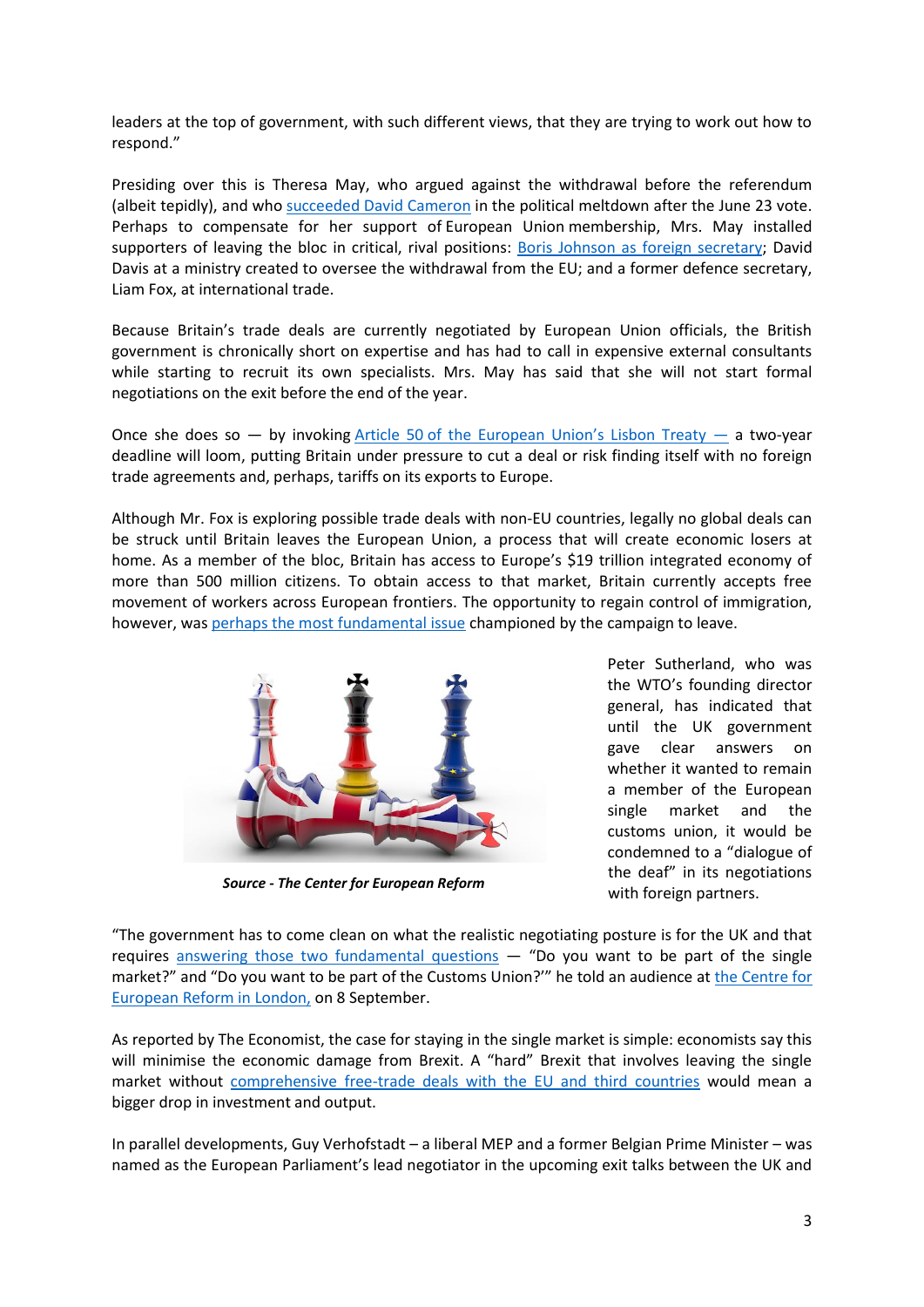the EU, while [the European Commission appointed](http://openeurope.org.uk/today/blog/guy-verhofstadt-european-parliaments-top-brexit-negotiator-mean/) a working group in charge of the Brexit negotiations headed by Michael Barnier from France and Sabine Weyand from Germany.

Alan Winters of the UK Trade Policy Observatory at Sussex University suggests agreeing informally to keep current trade arrangements until an FTA is in force. But that would in effect prolong EU membership, which Brexiteers would hate. It may also be impossible for Britain [to keep in place the](http://www.economist.com/news/britain/21707251-britain-will-not-find-it-easy-strike-comprehensive-trade-deals-quickly-not-so-simple)  EU's 53[-odd free-trade deals with third countries.](http://www.economist.com/news/britain/21707251-britain-will-not-find-it-easy-strike-comprehensive-trade-deals-quickly-not-so-simple) Roderick Abbott, a former deputy director-general of the WTO, says these cannot simply be inherited after Brexit.

As reported by the Independent Online, the UK could begin the formal process of leaving the European Union early next year, [the European Council President Donald Tusk said at an informal](http://www.independent.co.uk/news/uk/politics/brexit-article-50-to-be-triggered-early-next-year-a7312371.html)  [EU summit in Bratislava](http://www.independent.co.uk/news/uk/politics/brexit-article-50-to-be-triggered-early-next-year-a7312371.html) on 16 September.

European Commission president Jean-Claude Juncker also set out his position on the forthcoming Brexit talks at the Bratislava summit. He said there was no possibility of the UK gaining access to the single market without accepting the free movement of people.

Trade Secretary Liam Fox took advantage of his participation at a WTO meeting in Geneva to stress that the U.K. will "continue to uphold" its commitments to the WTO even after it leaves the European Union, drawing praise from pro-Brexit economists and alarm from those seeking a softer withdrawal from the bloc.

"The U.K. is a full and founding member of the WTO," Fox told a conference of the organization in Geneva on Tuesday. "We have our own schedules that we currently share with the rest of the EU. [These set out our national commitments in the international trading system."](http://www.bloomberg.com/news/articles/2016-09-27/fox-says-u-k-will-uphold-wto-commitments-after-brexit-occurs)

#### Why Britain Voted to Quit the EU?

Voters supported the split by 52 per cent to 48 per cent after a rancorous 10-week campaign that exposed anxieties about globalization and raised questions about the consequences for a united Europe.

Prime Minister David Cameron had agreed to hold the ballot after rising *Euroscepticism* fed support for the anti-EU UK Independence Party, which won 13 per cent of the vote in the 2015 general election. Cameron had pushed for the UK to remain in the 28-nation bloc, resigned and was replaced by fellow Conservative Theresa May.

Britain will have two years to negotiate the terms of its separation once it takes the legal steps to leave the bloc, with talks to unwind agreements in areas as diverse as fishing quotas, financial services and safety standards. May said she will trigger the start of the negotiation period before the end of March 2017.

Younger voters and residents of cosmopolitan London voted overwhelmingly to remain in the EU. So did voters in Scotland, which is paving the way for a second referendum on breaking away from the UK. $^2$ 

**.** 

<sup>2</sup> <https://www.bloomberg.com/quicktake/will-uk-leave-eu>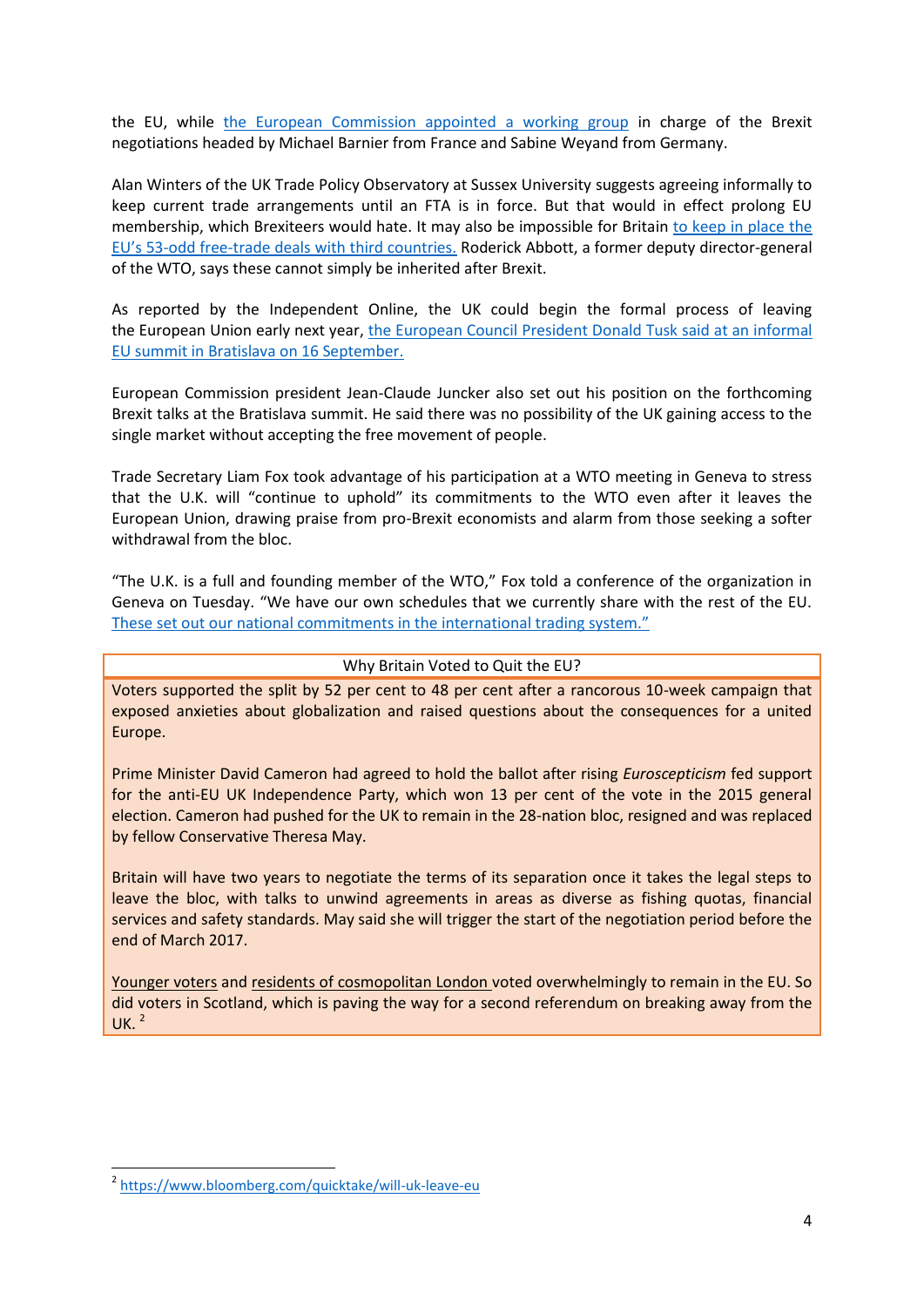## *TTIP*

It was supposed to be the biggest deal of its kind. The [Transatlantic Trade and Investment](http://www.telegraph.co.uk/business/2016/05/05/what-is-ttip-and-how-is-it-supposed-to-make-us-better-off/)  [Partnership](http://www.telegraph.co.uk/business/2016/05/05/what-is-ttip-and-how-is-it-supposed-to-make-us-better-off/) – or  $TTP$  – would create the world's largest free trade area, and with it bring rising exports, lower prices and more jobs. In 2013, US President Barack [Obama used his state of the union](https://www.whitehouse.gov/the-press-office/2013/02/12/remarks-president-state-union-address)  [address](https://www.whitehouse.gov/the-press-office/2013/02/12/remarks-president-state-union-address) to announce that formal talks would begin that summer. As he indicated, "Trade that is fair and free across the Atlantic supports millions of good-paying American jobs."



*Source - Cinco Días*

On paper, everyone is a winner with TTIP. An independent study [published by the European](http://trade.ec.europa.eu/doclib/docs/2013/may/tradoc_151351.pdf)  [Commission](http://trade.ec.europa.eu/doclib/docs/2013/may/tradoc_151351.pdf) estimates that a deal will boost the EU economy by €119bn (£100bn) a year, while the US stands to gain an estimated €95bn a year.

But the message hasn't got through to everyone. As reported by The Telegraph, the British newspaper, instead of delivering

prosperity, TTIP is perceived by many as a deal that will open the floodgates to cheap, pesticidepumped foreign produce, usher in lower standards and destroy jobs rather than create them.

And on mid-September, tens of thousands of people have protested in cities across many European capitals against the TTIP. [Protesters say the TTIP will](http://www.bbc.com/news/world-europe-37396796)  [lower European standards on](http://www.bbc.com/news/world-europe-37396796)  [food and environmental](http://www.bbc.com/news/world-europe-37396796)  [protection,](http://www.bbc.com/news/world-europe-37396796) and could lead to outsourcing and job-losses. The demonstrators were also protesting against a similar deal, the Comprehensive Economic and Trade Agreement (CETA) struck between the EU and Canada and awaiting ratification.



*Source - Euroaktiv*

As part of the protests, two large inflatable horses had been placed outside the Commission headquarters, one labelled TTIP, the other CETA, to signal what protesters believe that the treaty could become a Trojan horse [watering down EU rules on issues like food safety and health.](https://euobserver.com/economic/130705)

Also, a number of politicians have called for current talks to be scrapped. Matthias Fekl, France's Trade Minister, described in mid-September the TTIP deal "dead", while Sigmar Gabriel, Germany's vice-chancellor, said [talks had failed because of US demands.](http://www.telegraph.co.uk/business/2016/08/28/eus-ttip-trade-deal-with-the-us-has-collapsed-says-germany/) For his part, [Francois Hollande, the](http://www.telegraph.co.uk/business/2016/08/30/hollande-casts-doubt-on-eu-us-trade-deal-as-french-trade-ministe/) [French president, was more diplomatic,](http://www.telegraph.co.uk/business/2016/08/30/hollande-casts-doubt-on-eu-us-trade-deal-as-french-trade-ministe/) but described an accord by the end of the year as impossible. Also, Belgian Prime Minister Charles Michel called for the free-trade talks between the EU and the US to be suspended. "For the moment, I prefer to say that it's not right and that [perhaps](https://euobserver.com/tickers/134903)  we [will resume negotiations later."](https://euobserver.com/tickers/134903)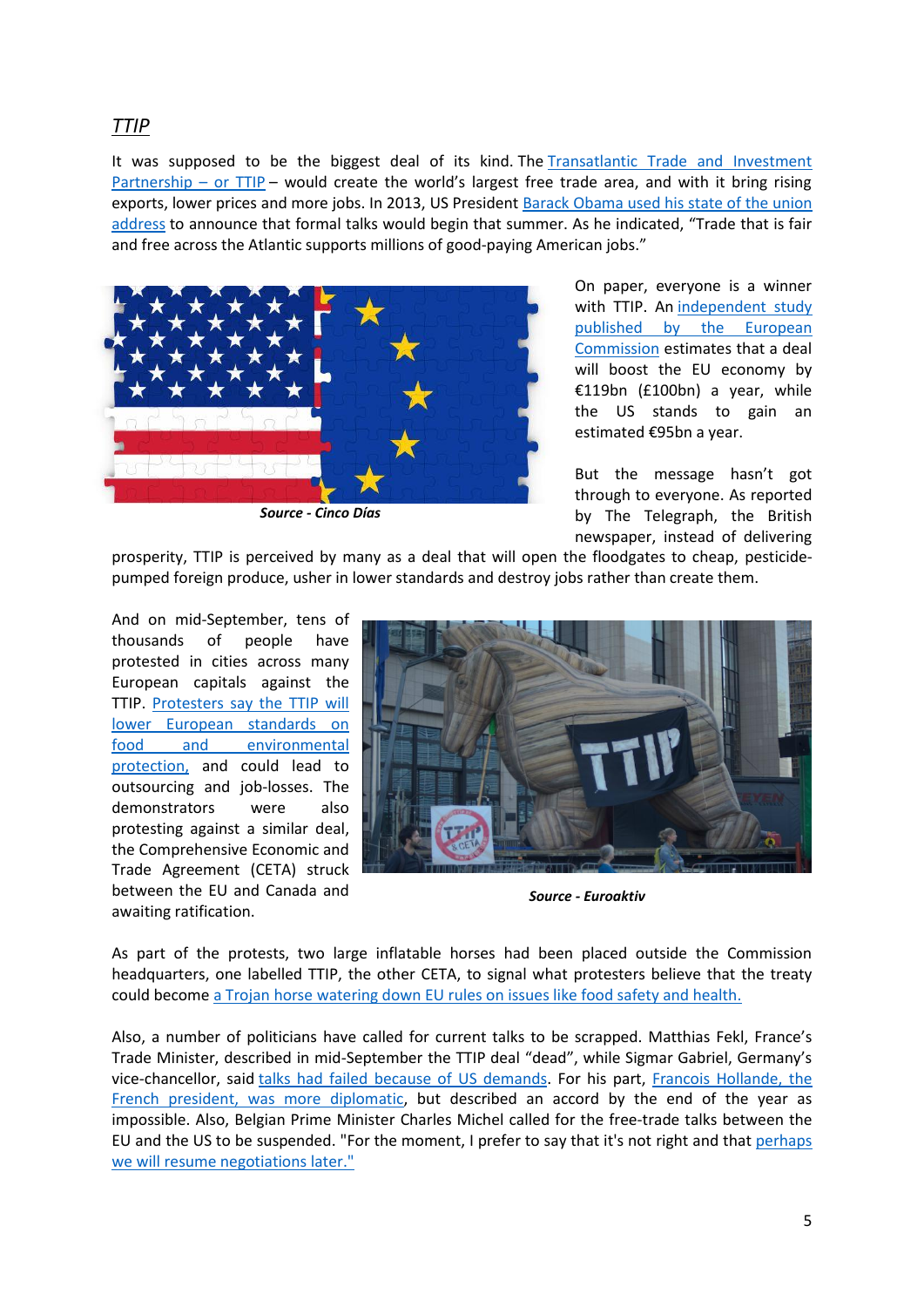But not everybody agrees. The European Commissioner for Economic and Financial Affairs, Pierre Moscovici, has indicated that calls to suspend the negotiations between the EU and the US over the TTIP were "not appropriate". ["I think it would be much more sensible](https://www.euractiv.com/section/trade-society/news/moscovici-it-is-not-appropriate-to-suspend-ttip-talks/) to pursue the talks, but to raise the level of our demands," he added. "Increased demands, yes, suspension of talks, no," Moscovici said.

#### **What´s the TTIP?**

The Transatlantic Trade and Investment Partnership - or TTIP - is a proposed trade deal being thrashed out between the US and EU. The first official round of talks began in 2013.

TTIP is intended to bring about lower trade tariffs, and to reduce regulatory barriers that make trade between the US and the EU more costly than it need be. If approved by US and EU politicians, TTIP would be the biggest agreement of its kind.

Lower barriers to trade should mean that more of it takes place, and the ensuing competition should result in better and cheaper goods and services, making all sides better off.

TTIP is also supposed to tackle so-called "non-tariff barriers", or NTBs. Many similar rules and regulations exist in the EU and US to serve practically the same purpose. A trade agreement might lead to "harmonisation" of these rules, bringing them into line so that the same hurdles need not be jumped twice.

One estimate used by the UK Government suggests that the UK's economic output, its GDP, could be up to 0.35pc higher by 2027 as a result of a deal that count reduce both tariff and non-tariff barriers. That would equate to around £10bn for the UK, while the whole of the EU might benefit by as much as £100bn.

Those claims come with some hefty caveats. The Centre for Economic Policy Research, which came up with the figures, assumes that in some sectors – IT, chemicals and cars – some 37.5pc of regulations can be brought into line. Cynics believe that such a goal is implausibly lofty. Vince Cable, the former business secretary, has defended the aspiration as "not unreasonable".<sup>3</sup>

Much of the opposition to TTIP in the UK and other EU countries including Germany, is focused on its provisions for "investor-state dispute settlement". This procedure would allow companies to sue foreign governments over claims of unfair treatment and to be entitled to compensation. Critics say the measures undermine the power of national governments to act in the interests of their citizens.<sup>4</sup>

Although EU governments are increasingly sceptical about the TTIP as voters step up protests, trade ministers decided at their meeting in Bratislava, Slovakia, to push for the deal. The two sides will almost certainly miss [their unofficial target completion date of](http://www.bloomberg.com/news/articles/2016-09-23/faltering-ttip-not-dead-yet-as-eu-looks-for-deal-beyond-obama) the end of 2016 and the accord will need support from the next U.S. president.

Without a deal before Barack Obama leaves office, the speed of negotiations on the proposed pact "very much depends on who will be the next US president and how he or she will see TTIP in his or her priorities," EU Trade Commissioner Cecilia Maelstrom said after the meeting in Bratislava. "We need to get it right, but it makes all the sense in the world -- still -- to have an agreement with the US"

**.** 

<sup>&</sup>lt;sup>3</sup> <http://www.telegraph.co.uk/business/2016/09/03/new-trade-war-threatens-global-order-as-ttip-talks-stall/>

<sup>4</sup> <http://www.bbc.com/news/uk-politics-30493297>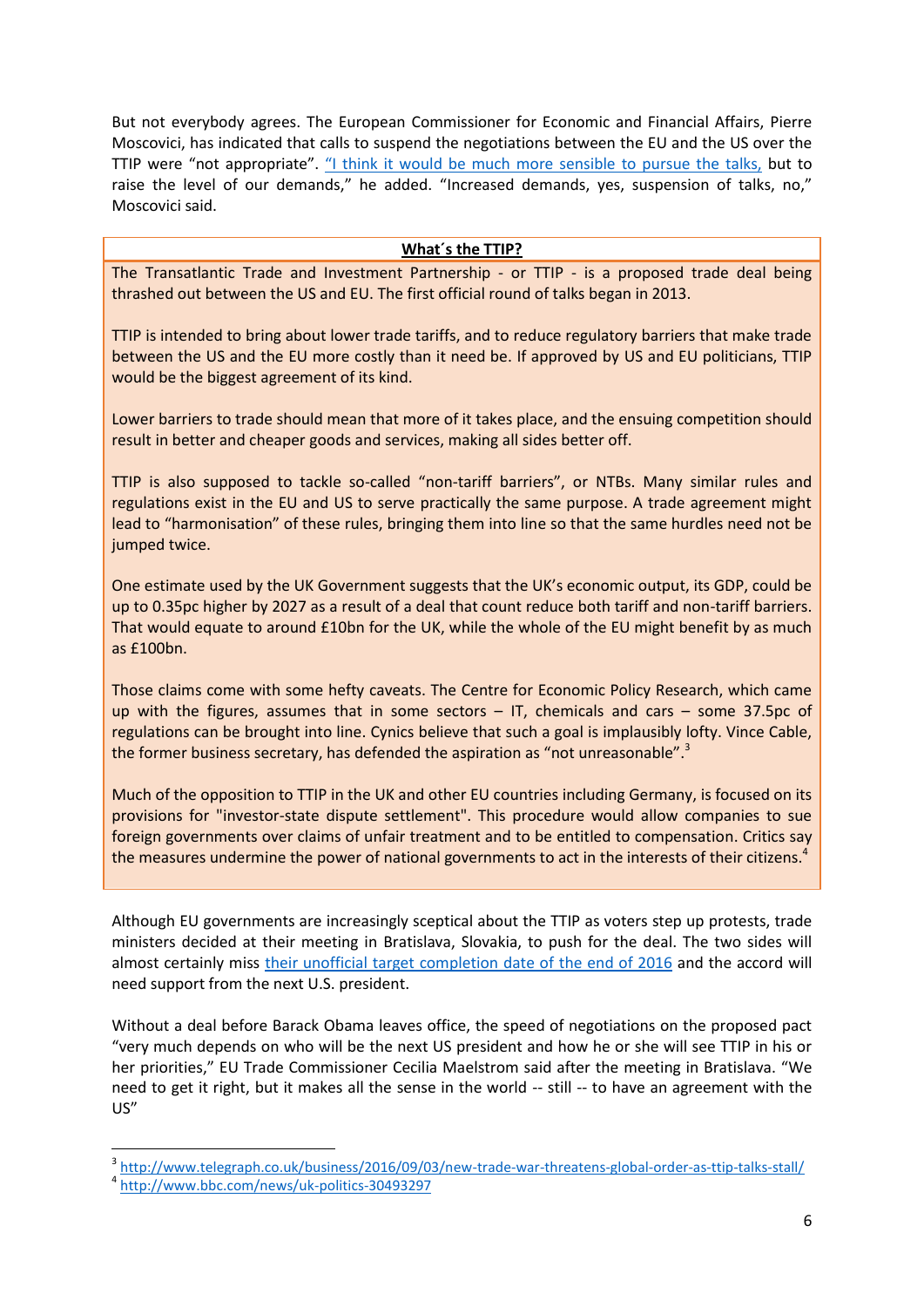## *TPP*

Although the TTP negotiations are already completed, ratification of the agreement continues to face difficulties.

US Secretary of State, John F. Kerry has warned of 'serious consequences' if Congress votes down TPP accord. On September 29, The Washington Post reported that Kerry sought to raise the stakes in the debates over the TPP, warning that US leadership and credibility in Asia would be severely damaged if Congress fails to approve the largest regional trade accord in history.

The fate of the 12-nation pact, the TPP, will go a long way toward determining "whether the United States of America is an Asia-Pacific power or whether we are not - and the 'not' carries with it serious consequences," [Kerry said in a speech at the Wilson Center.](http://www.state.gov/secretary/remarks/2016/09/262551.htm)

Kerry's impassioned defense of the agreement came two days after the two major-party nominees for president, Republican Donald Trump and Democrat Hillary Clinton, criticized the impact of multilateral trade pacts on American workers and denounced the TPP in a nationally televised debate.

Nearly a year after the TPP negotiations ended, the pact is very little know by Americans, despite the beating it's taking from Donald Trump and Hillary Clinton in their race for the White House, a firstever POLITICO-Harvard [poll](http://www.politico.com/f/?id=00000157-58ef-d502-ad5f-dbef0b4f0000) suggests.

Seventy per cent of those polled in the survey said they hadn't heard or read anything about the TPP, and among the 29 per cent who had, views of the agreement were mainly negative: 63 per cent of those respondents were against it, and 68 per cent [opposed a vote on its ratification](http://www.politico.com/story/2016/09/americans-say-tpp-who-228598#ixzz4LjaZLkpB) in the lameduck session of Congress.

Vice President Joe Biden said on 21 September that he sees a "less than even chance" that the US Congress approves the TPP trade pact [before the next](http://in.reuters.com/article/us-usa-trade-biden-idINKCN11S03W)  [administration takes office in](http://in.reuters.com/article/us-usa-trade-biden-idINKCN11S03W)  [January.](http://in.reuters.com/article/us-usa-trade-biden-idINKCN11S03W) Biden, speaking to the Council on Foreign Relations in New York, said that the brief "lame duck" session of Congress after the 8 November presidential election was "our only real shot" for approving the TPP.



*Source - Getty Images*

The US President Barack Obama who was touring around China and Laos and trying to reassure anxious foreign partners that even if he waits till after the election to make a big push for his sweeping Pacific Rim trade deal, US politics won't jeopardize its passage: "As difficult as the politics are back home, I will continue to push hard on the US Congress to approve TPP before I leave office because I think [it is important for this entire region and it is important](http://www.latimes.com/business/la-fi-obama-trade-pact-20160906-snap-story.html?utm_campaign=John+L.+Thornton+China+Center&utm_source=hs_email&utm_medium=email&utm_content=34983507) for the United States," he said here as he prepared to meet on 7 September with Southeast-Asian leaders, including three of 11 also party to the deal.